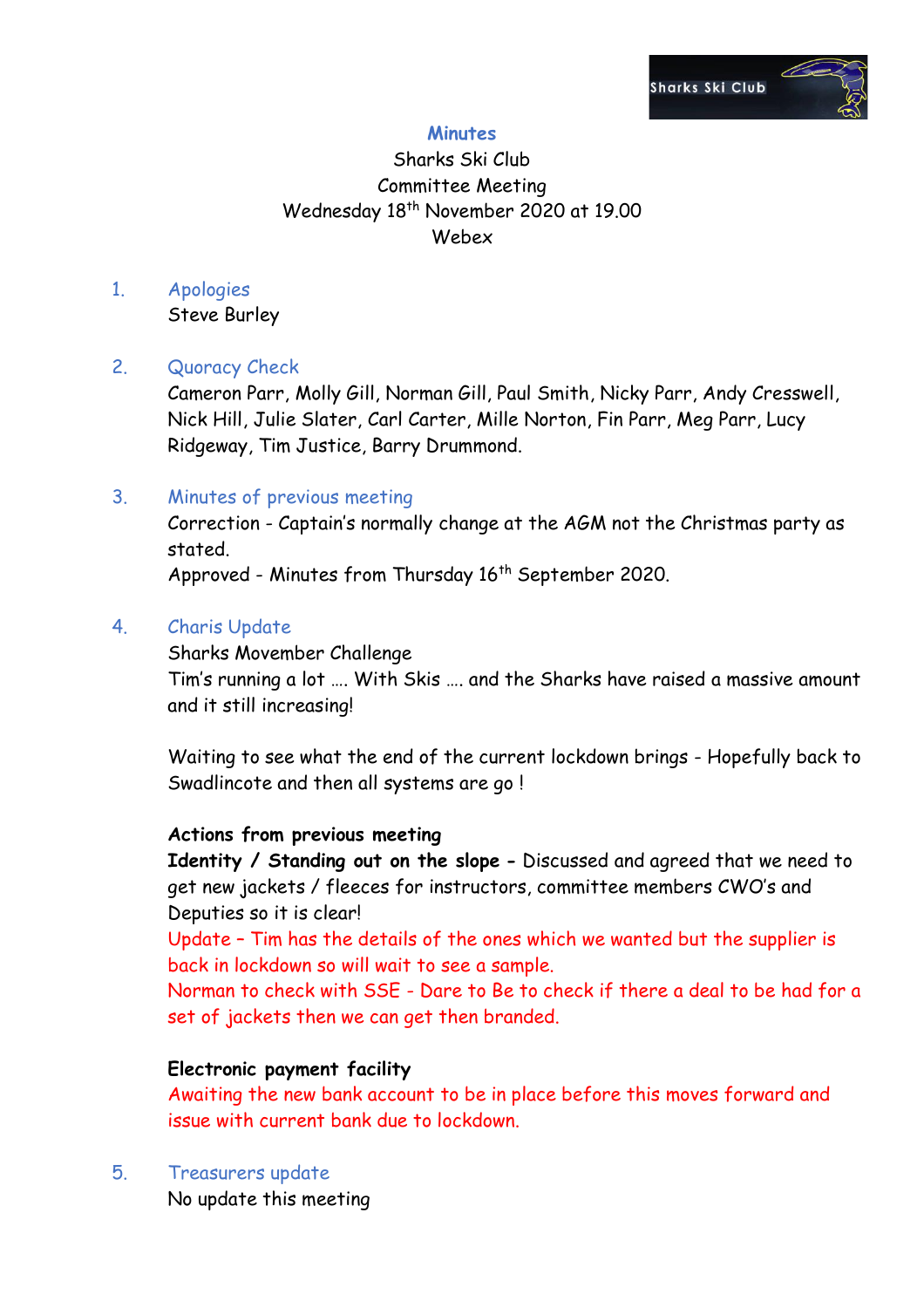

#### 6. Membership update

New Family –  $\times$  4 paid £60 BACS

Total membership now 225.

In reality, we have approximately 60 active members.

#### 2020/21 membership

Proposal made for membership from Jan to Sept 2021 at reduced fees for to be fair to the members this will also then get us back to a September start for the year. £15 per family or £5 per individual.

Proposal agreed and communication to be issued to members

Membership details submitted to SSE payment made and certificate received for 20/21

# 7. Welfare Officers update

Julie feels out of the loop due to Swadlincote and as not currently skiing so has taken the decision to step down from the CWO role - Opportunity for a new CWO to support Carl ….

Thanks to Julie for all the amazing work and dedication to Sharks over the years and for doing such an amazing job !

## 8. Club Captains update

**Process complete and new captains appointed**  Thanks to Millie and Tom ….. Fin and Meg joined the call for the first time Good Fancy dress Halloween session last time out ! Next week scavenger hunt at a set time to get things and get points…

## 9. Skiing update (race, general)

## **General – Molly**

Well sadly we have only had 6 Saturday ski sessions since my last report. This is due to England going back into 'Lock Down' due to Covid-19. Still in those 6 Saturdays we managed to pack in lots of exciting skiing.

Our sessions were full to capacity every week, and we have welcomed back a few of our old members who were with us in Castleford. As I mentioned last time, the skiing standard of all who attend (including adults) has improved immensely. This is due to them attending most Saturdays, therefore having consistency in their training programme, being in groups of a ratio of 1 – 5, and not least because of the excellent coaching from our Instructor Team. Thank you, all of you Instructors involved.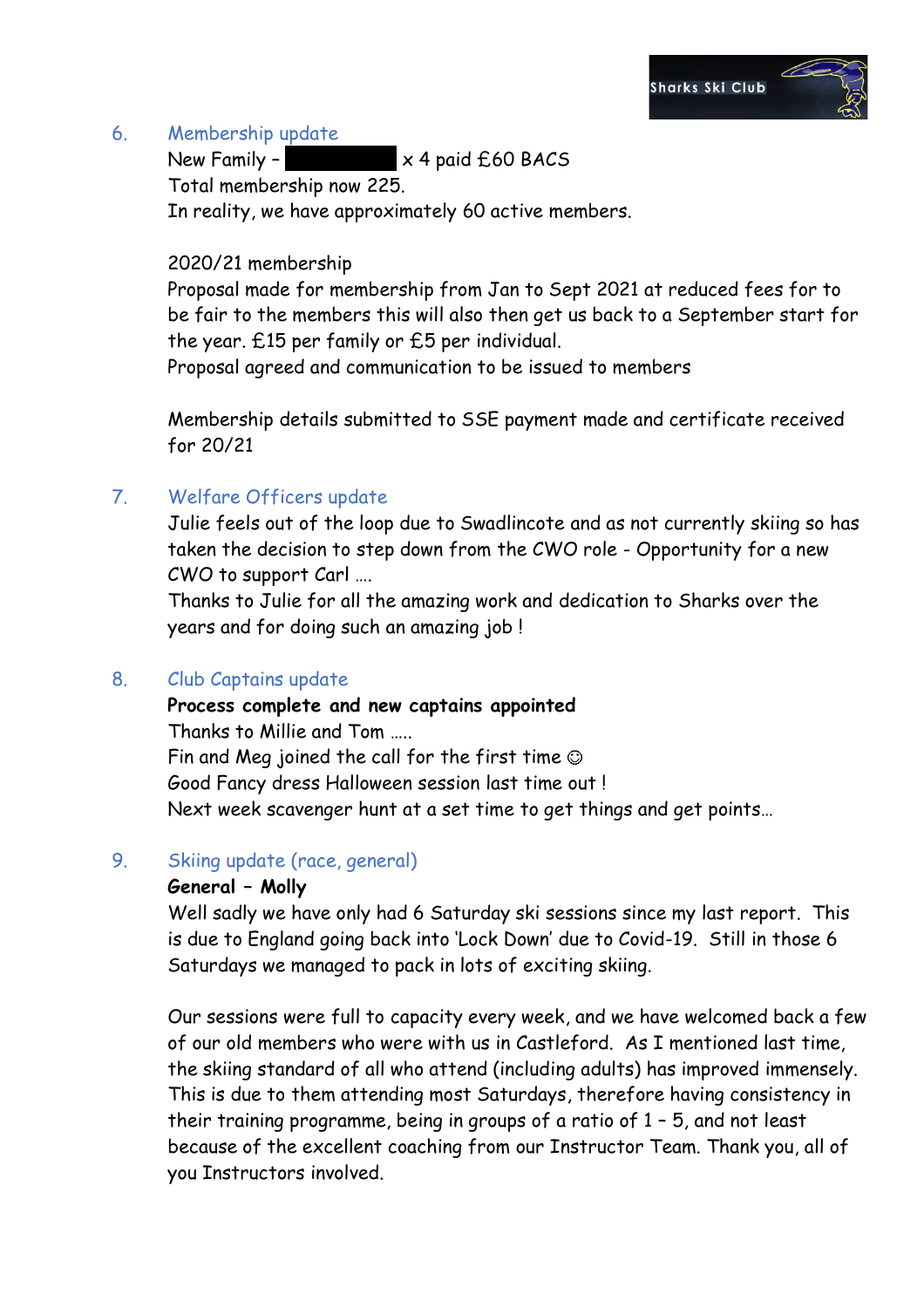

The extended hour for Race Training was a huge success, (more from Norman on that), Sadly the second one had to be cancelled due to 'Lock Down', but everyone is looking forward to it now being on the 5th December – hopefully if restrictions are lifted…THIS SESSION IS ALREADY FULLY BOOKED.

We keep getting many enquiries as to when we will return to Castleford. Yes, we know that Lions Club returned in October (but like all facilities are now closed) but Lions members are all paid up contracted members of Snozone, therefore Snozone has an obligation to them. Sharks members DO NOT have to be members of Snozone to be a member of Sharks, therefore there is no contract with Snozone. While ever Covid restrictions are around, we ae unlikely to be accepted back at Castleford, but channels of communication are still open.

A big 'Thank You' to Millie Norton and Tom Hill for all their work within their roles of Captains, but as both are now nearing the age of 18, they are standing down. These roles will now be taken over by Megan and Finlay Parr. We are confident that they will do an outstanding job. They will be assisted by Grace Mitchell and Reece Pike as vice captains.

We are hopeful that our Christmas Fun Day will take place on 12th December. It will not be a party as we normally have (due to Covid) but I am sure Father Christmas will be giving us a visit at some point on the slope.

#### **Race – Paul**

Nothing to report this month….nothing happening at the other clubs. The extended hour was brilliant and went down really well and will keep them going moving forward and the first club captains duel slalom

#### 10. Coaching update

In the last nine weeks such a lot has happened and such a lot has not happened . . . . here are some of the key events.

Saturday 19th September – Safeguarding Course for our young instructors working towards their Level 1

Saturday 3rd October – I successfully went through my Level 4 Refresher whilst three of our Instructor went through agony, not of their making.

Building on the "Dual Slalom" session, instigated by Helen and Frank sometime in September, I decided to introduce a dedicated "Race Training Programme." I am pleased to say that Gemma, Swadlincote Manager, readily supported this, even allowing us the full slope for the full three hours.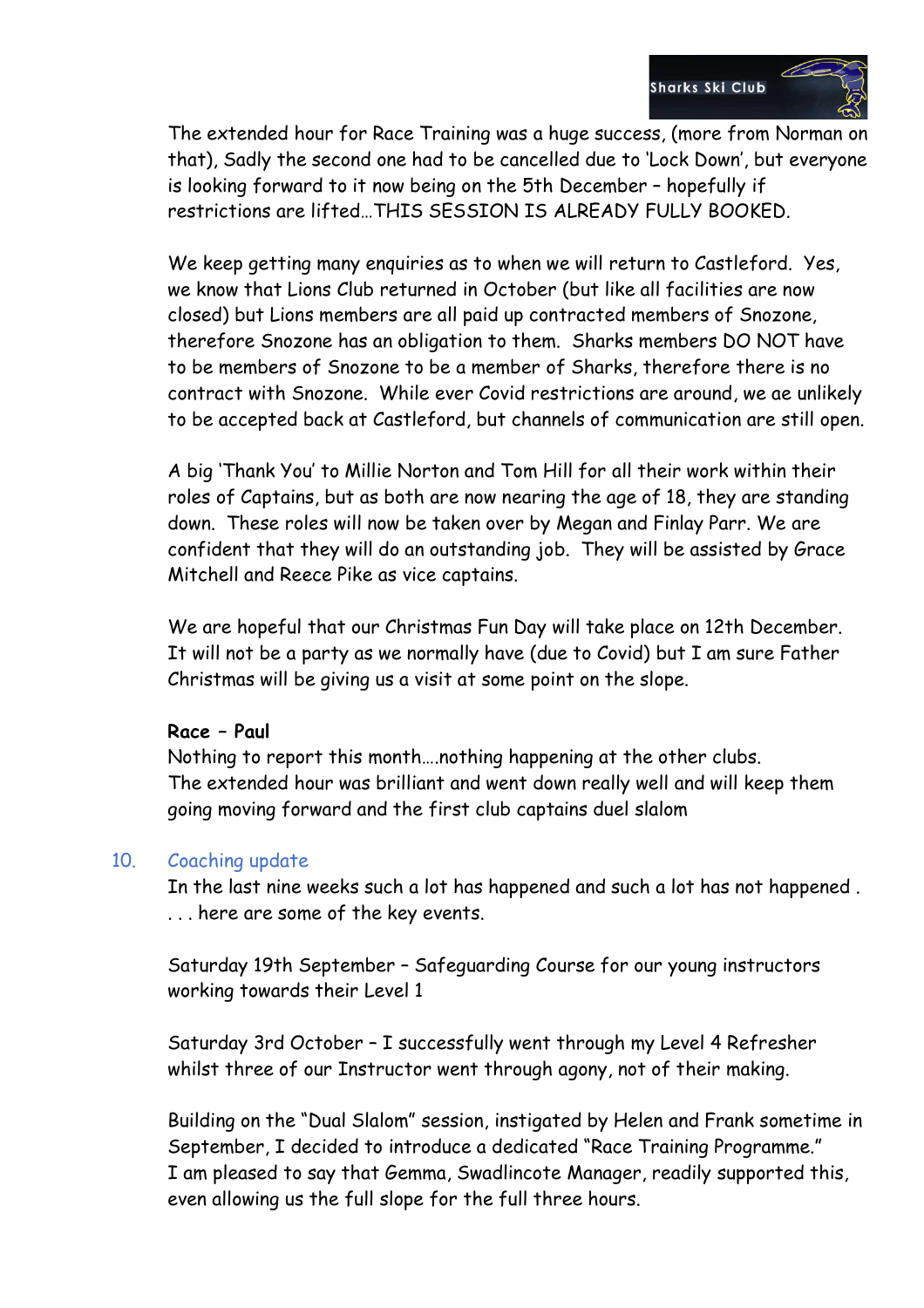

The session was well supported by an enthusiastic 'full house' of Sharks of all levels. The progress of almost every 'Racer' was wonderful to watch. I must mention how helpful my group was in fetching and carrying the stubbies and the Slalom Poles; with out being asked! A really wonderful learning and supportive environment in which to work.

The postponed Session 2 will be on Saturday 5th December . . . . . . . . . . we hope!

I have prepared some guidance on what I would like the Sharks Coaches work on. I am asking this so that each individual can be seen working towards the 'nearly the same' theme, but at a different level. Meaning a shared, common learning yet in different groups. I will be sending this out to the Coaches before the session.

Many moons ago I suggested a 'Slalom Course Setting' session, is this something we can do?

Finally; I am pleased to say that between Chris Exall and myself we have laid out a programme for Andy Duncan to get his Level 4. Andy is working with Paul Mitchell, as his athlete, in order for him to produce his portfolio.

## 11. Holiday update

There is still 17 booked onto the holiday at Easter 2021. I have not advertised or pushed it any more due to the uncertainty of the Covid-19 situation. If this does improve in the new year, I will re-advertise it again. I have had 2 family enquiries for it, but I have asked them hold on until we have more information on the situation. Ski 2 have already cancelled all half term (February) holidays, and are looking to re-assess to a view of hopefully opening for business on the 1st March 2021. We live in hope…!!!

## 12. AOB

#### **Club / Vice captains**

Need to define the roll of the Vice Captain and moving forward the role of Vice Captains will be a voted roll in the future.

Ambassadors could be added as well to create a team up to the captain to move forward this how they want to  $\odot$ 

New members get personal introduction from the Captains

#### **Over subscription for sessions and approach**

Principle – Children get priority if there are any issues with numbers and adults will be requested to step down.